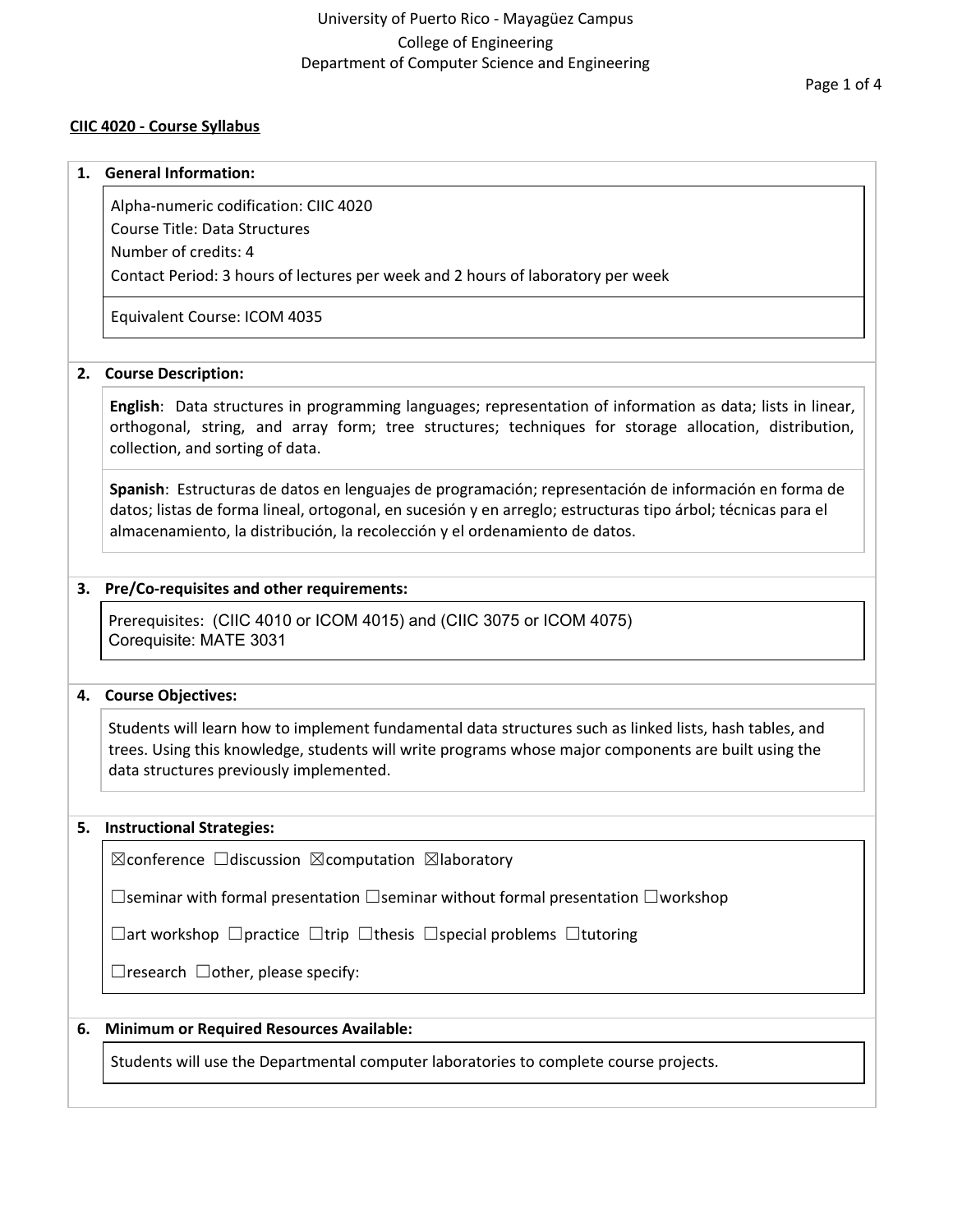## **7. Course time frame and thematic outline**

| <b>Outline</b>                                                    | <b>Contact Hours</b> |
|-------------------------------------------------------------------|----------------------|
| Outline                                                           | <b>Contact Hours</b> |
| Review of arrays, pointers, classes, inheritance and<br>templates | 3                    |
| Container classes: Vector, Bag, and Set                           | 3                    |
| Discrete Mathematics: Induction and Basic Set Theory              | $\overline{2}$       |
| <b>Computational Complexity</b>                                   | 3                    |
| <b>Linked Lists</b>                                               | 3                    |
| <b>Stacks</b>                                                     | $\overline{2}$       |
| Queues                                                            | $\overline{2}$       |
| <b>Trees</b>                                                      | 5                    |
| <b>Binary Search Trees</b>                                        | 3                    |
| AVL-trees                                                         | $\overline{2}$       |
| <b>B-trees</b>                                                    | $\overline{2}$       |
| Maps and Hash Tables                                              | 3                    |
| <b>Heaps and Priority Queues</b>                                  | 3                    |
| Graphs and their implementation                                   | $\overline{2}$       |
| <b>Graph Traversal Algorithms</b>                                 | 2                    |
| Sorting                                                           | $\overline{2}$       |
| Exams                                                             | 3                    |
| Laboratory Sessions                                               | 30                   |
| Total hours: (equivalent to contact period)                       | 75                   |

# **8. Grading System**

 $\boxtimes$ Quantifiable (letters)  $\Box$  Not Quantifiable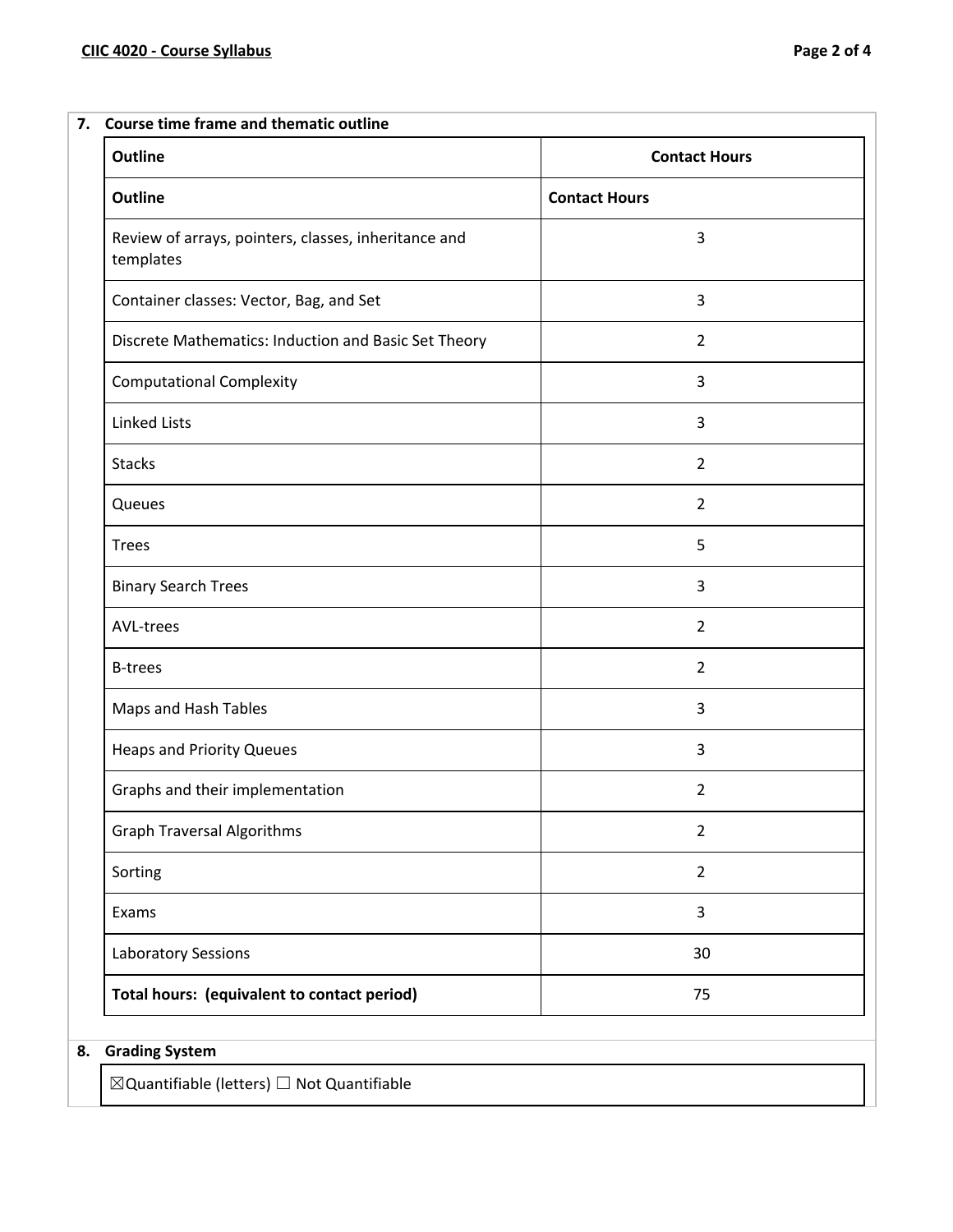#### **9. Evaluation Strategies**

|                                        | Quantity | Percent |
|----------------------------------------|----------|---------|
| $\boxtimes$ Exams                      | 3        | 40%     |
| $\boxtimes$ Final Exam                 | 1        | 20%     |
| $\Box$ Short Quizzes                   |          |         |
| $\Box$ Oral Reports                    |          |         |
| $\Box$ Monographies                    |          |         |
| $\square$ Portfolio                    |          |         |
| $\boxtimes$ Projects                   | $2 - 4$  | 30%     |
| $\square$ Journals                     |          |         |
| $\boxtimes$ Other, specify: Laboratory |          | 10%     |
| TOTAL:                                 |          | 100%    |

## **10. Bibliography:**

- 1. Michael T. Goodrich, Roberto Tamassia, and Michael H. Goldwasser, *Data Structures and Algorithms in Java*, 6th ed., John Wiley and Sons, 2014.
- 2. Michael Main, *Data Structures and Other Objects Using Java,* 4th ed., Prentice Hall, 2011.
- 3. Frank M. Carrano, *Data Structures and Abstractions with Java*, 3rd ed., Prentice Hall, 2011,
- 4. Nell Dale, Daniel T. Joyce and Chip Weems, *Object-Oriented Data Structures Using Java*, 3rd Ed., Jones & Bartlett, 2011.

#### **11. Course Outcomes**

| Upon completion of this course the student will be able to:                                                                                            | Program<br><b>Outcomes</b> |
|--------------------------------------------------------------------------------------------------------------------------------------------------------|----------------------------|
| 1. explain abstract data types and their implementation process                                                                                        | 2                          |
| 2. explain fundamental collection data types and some of their implementations and be<br>able to choose the best implementation under given conditions |                            |
| 3. analyze time complexity and space complexity of algorithms                                                                                          | 1, 6                       |
| 4. explain and apply fundamental data structures and algorithms for sorting and<br>searching                                                           | 6                          |
| 5. design, implement, and apply appropriate data structures and algorithms for solving<br>problems.                                                    |                            |
| 6. use modern software development tools and techniques to design, implement, and test<br>software applications.                                       | 2, 8                       |
| 12. According to Law 51                                                                                                                                |                            |